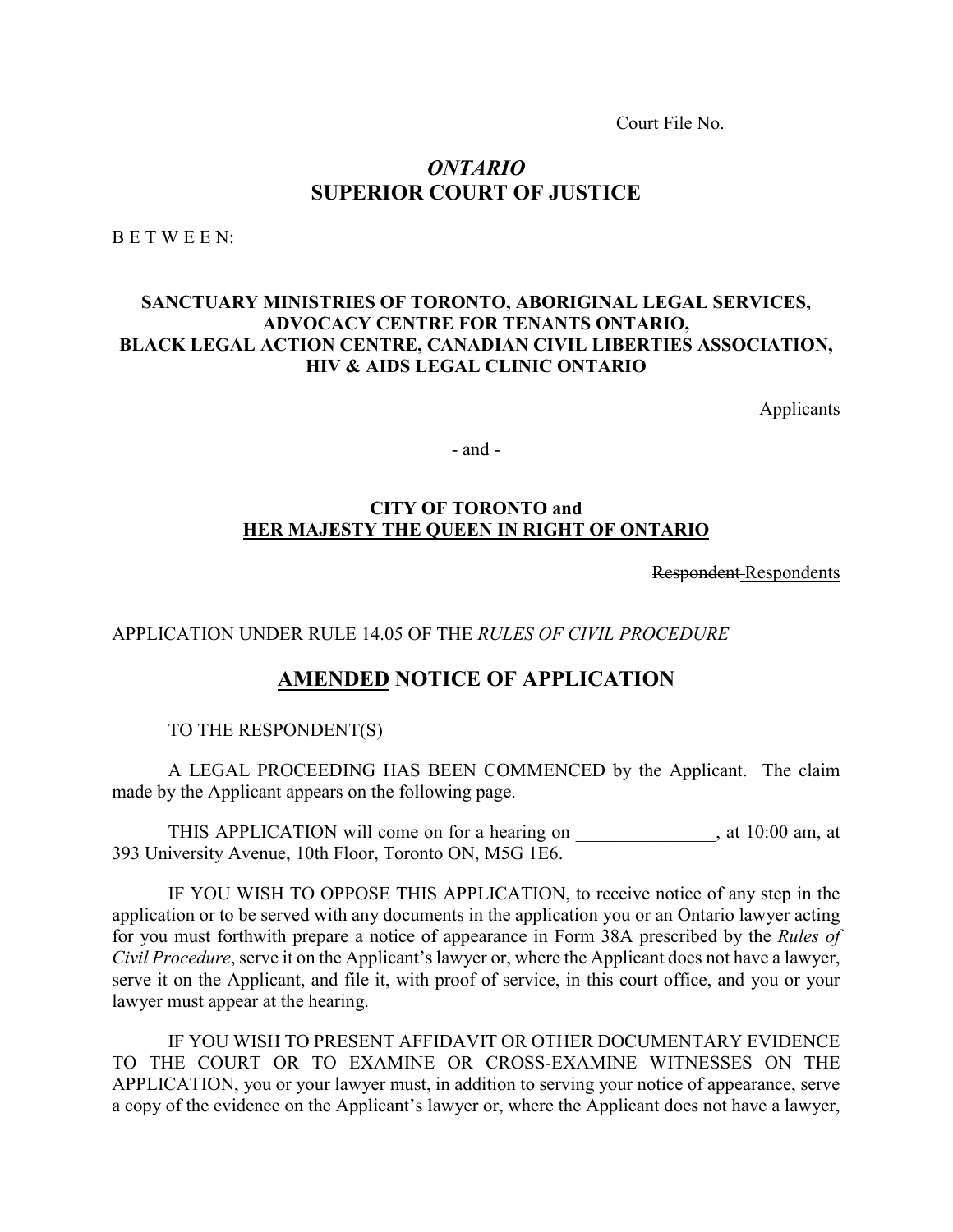serve it on the Applicant, and file it, with proof of service, in the court office where the application is to be heard as soon as possible, but at least four days before the hearing.

IF YOU FAIL TO APPEAR AT THE HEARING, JUDGMENT MAY BE GIVEN IN YOUR ABSENCE AND WITHOUT FURTHER NOTICE TO YOU. IF YOU WISH TO OPPOSE THIS APPLICATION BUT ARE UNABLE TO PAY LEGAL FEES, LEGAL AID MAY BE AVAILABLE TO YOU BY CONTACTING A LOCAL LEGAL AID OFFICE.

Date April 29, 2020 Issued by

Local Registrar

Address of court office: Superior Court of Justice 393 University Avenue, 10th Floor Toronto ON M5G 1E6

### TO: **CITY OF TORONTO**

Diana Dimmer Director of Litigation, City of Toronto Legal Division Metro Hall, 26th floor 55 John Street, Toronto, Ontario M5V 3C6 Tel: (416) 392-7229; Fax: (416) 397-5624 diana.dimmer@toronto.ca

### **MINISTRY OF THE ATTORNEY GENERAL**

Zachary Green and Savitri Gordian Crown Law Office - Constitutional Law Branch 720 Bay Street Toronto, Ontario M5G 2K1 Tel: (416) 992-2327, Fax: (416) 326-4015 zachary.green@ontario.ca savitri.gordian@ontario.ca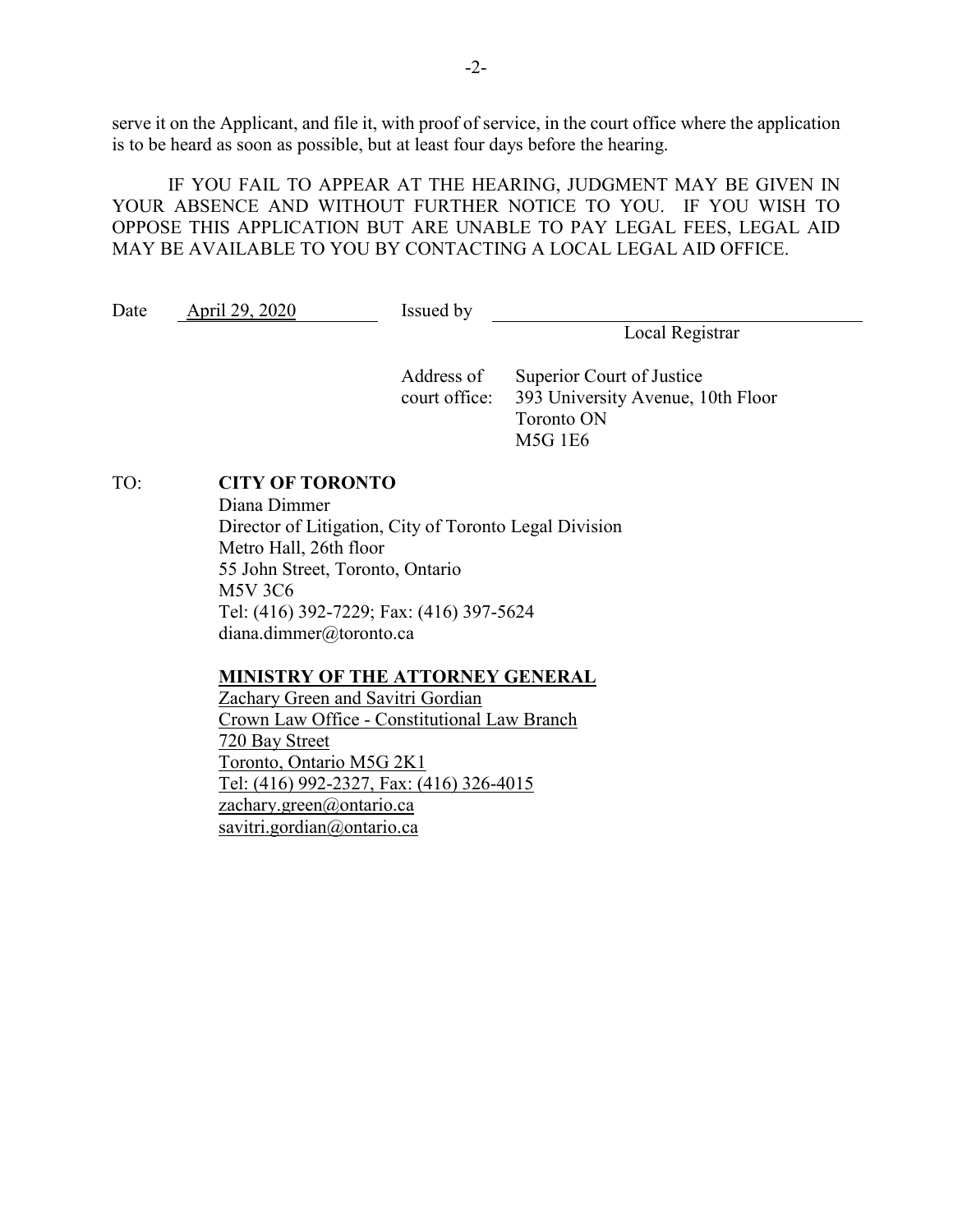### **APPLICATION**

### **1. The Applicants make application for:**

- (a) An order declaring that, in the context of the COVID-19 pandemic, s. 9.3.1(e) of the Toronto Shelter Standards (the "Shelter Standards"), a by-law enacted by the City of Toronto (the "City" or the "Respondent"), is inconsistent with rights of shelter clients under ss. 7 and/or 15 of the *Canadian Charter of Rights and Freedoms* (the "*Charter*"), and that such inconsistency cannot be demonstrably justified in a free and democratic society pursuant to s. 1 of the *Charter*;
- (b) An order declaring that, in the context of the COVID-19 pandemic, s. 7.3.1(i) of the 24-Hour Respite Site Standards (the "Respite Standards"), issued by the Respondent's City's Shelter, Support & Housing Administration Division ("SSHA"), is inconsistent with rights of respite site clients under ss. 7 and/or 15 of the *Charter* and that such inconsistency cannot be demonstrably justified in a free and democratic society pursuant to s. 1 of the *Charter*;
- (c) An order declaring that, in the context of the COVID-19 pandemic, the Respondent's City's conduct in directly operating shelters in a manner that employs lateral distancing of beds of less than 2 metres and/or employs bunk beds is inconsistent with the rights of shelter clients under ss. 7 and 15 of the *Charter*, which inconsistency cannot be justified under s. 1 of the *Charter*, and is inconsistent with ss. 1, 2 and 47(2) of the *Human Rights Code*, R.S.O. 1990 c. H.9 (the "*Code*");
- (d) An order declaring that the conduct of the Respondent City in failing to develop and/or implement without delay a plan that enables Providers to meet minimal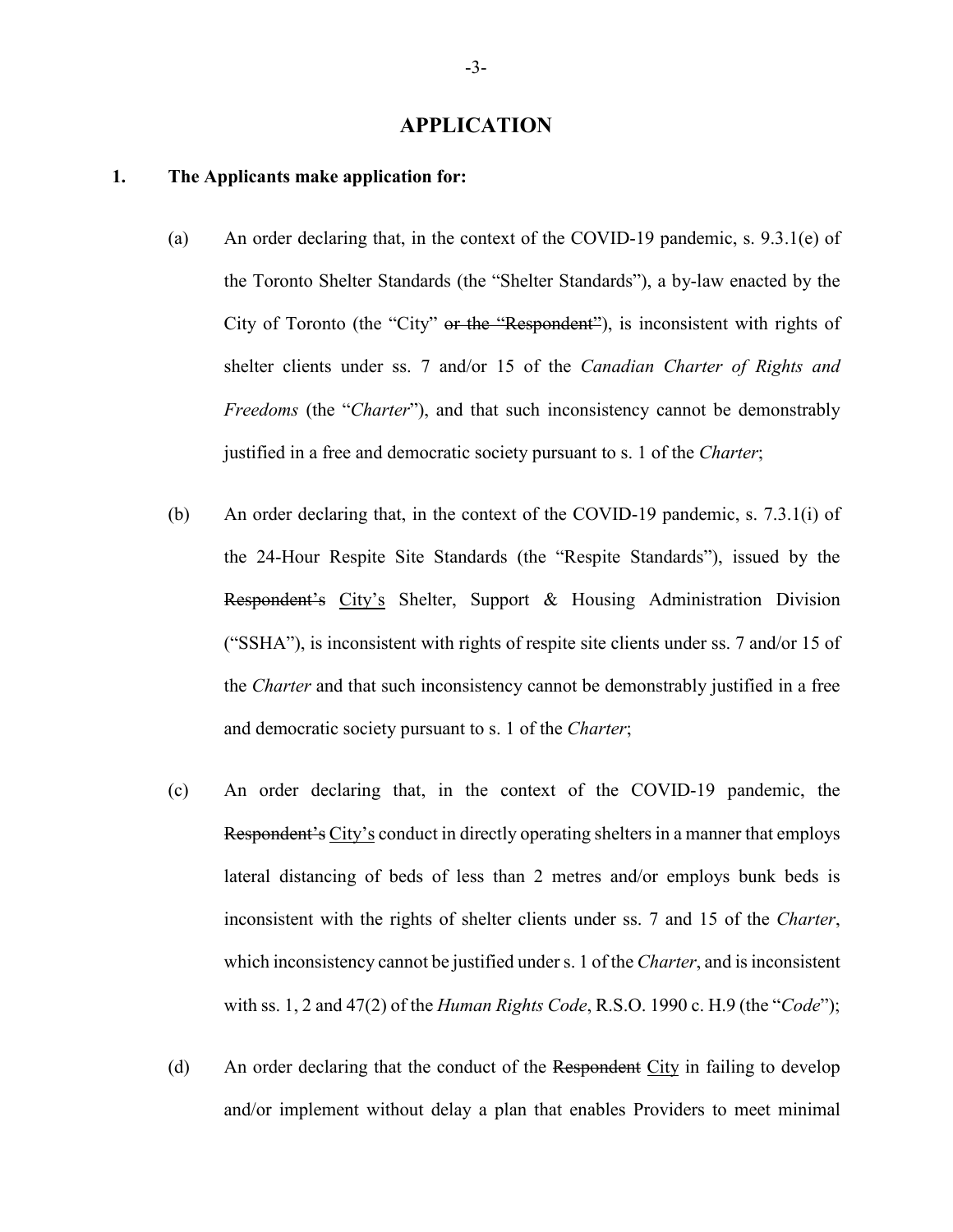public health guidance in order to mitigate the transmission of the COVID-19 virus ("COVID-19") among the Shelter Client and Respite Client community (collectively, "Clients"), including a concrete, transparent, and accountable plan for effectively deploying physical distancing protocols and for accelerating the provision of alternative accommodations for Clients (a "COVID-19 mitigation plan"), is inconsistent with ss. 7 and 15(1) of the *Charter* and that the inconsistency cannot be justified under s. 1 of the *Charter*;

- (e) An order pursuant to s. 52(1) of the *Constitution Act, 1982* ("*CA 1982*") taking immediate effect and remaining in effect so long as the declaration by the Government of Ontario ("Ontario") of an emergency under O. Reg 50/20 pursuant to the *Emergency Management and Civil Protection Act*, RSO 1990, c. E.9 (the "*EMCPA*") remains in force, "reading in" under s. 9.3.1(3) of the Shelter Standards and s. 7.3.1(i) of the Respite Standards:
	- A requirement that City-operated and City-funded providers of shelters and respite sites ("Providers") must maintain a lateral separation of at least 2 metres between beds and/or mats; and
	- A prohibition of the use of bunk beds by Providers;
- (f) An order pursuant to s. 24(1) of the *Charter*, taking immediate effect and remaining in effect so long as the declaration of emergency under O. Reg 50/20 pursuant the *EMCPA* remains in force, mandating the Respondent City to develop and/or implement without delay a COVID-19 mitigation plan;
- (g) An order pursuant to s. 24(1) of the *Charter*, taking immediate effect and remaining in effect as long as the declaration of emergency under O. Reg 50/20 pursuant to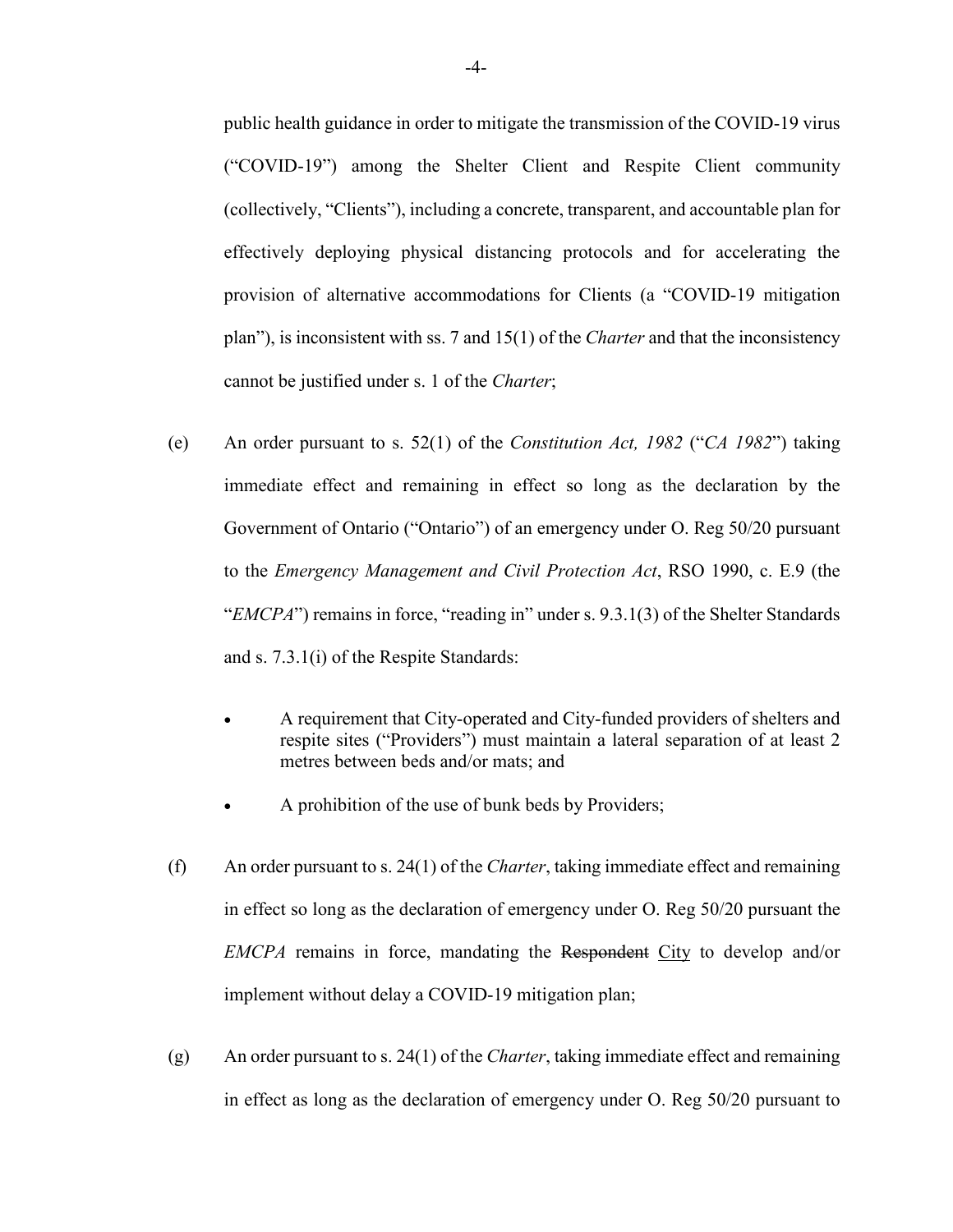the *EMCPA* remains in force, mandating the Respondent City to cease directly operating shelters, and to cease authorizing Providers to operate shelters or respite sites, in a manner that employs lateral distancing of beds of less than 2 metres and/or employs bunk beds;

- (h) An order pursuant to s. 24(1) of the *Charter* declaring that, in the context of the COVID-19 pandemic and the continued danger to the life and security of the person of Clients as a result of inadequate physical distancing in shelters and respite sites, the failure by the Province of Ontario (the "Province") to exercise powers available to it under the *EMCPA* and/or the *Health Protection and Promotion Act*, R.S.O. 1990, c H.7 ("*HPPA*") to ensure physical distancing in shelters and respite sites and thereby mitigate the risk to life and security of the person of Clients, has infringed the rights of Clients under ss. 7 and 15(1) of the *Charter* in a manner that cannot be justified under s. 1 of the *Charter*;
- $(h)(i)$  An order declaring that, in the context of the COVID-19 pandemic and so long as the declaration of emergency under O. Reg. 50/20 pursuant to the *EMCPA* remains in force, s. 9.1.3(e) of the Shelter Standards and s. 7.3.1(i) of the Respite Standards are inconsistent with the rights of Clients under ss. 1,  $2(1)$ , and  $47(1)-(2)$  of the *Human Rights Code*, R.S.O. 1990 c. H.9 (the "*Code*");
- $(i)$  An order declaring that the conduct of the Respondent City in failing to develop and/or implement without delay a COVID-19 mitigation plan is inconsistent with Clients' rights under ss. 1, 2(1), and 47(1)-(2) of the "*Code*";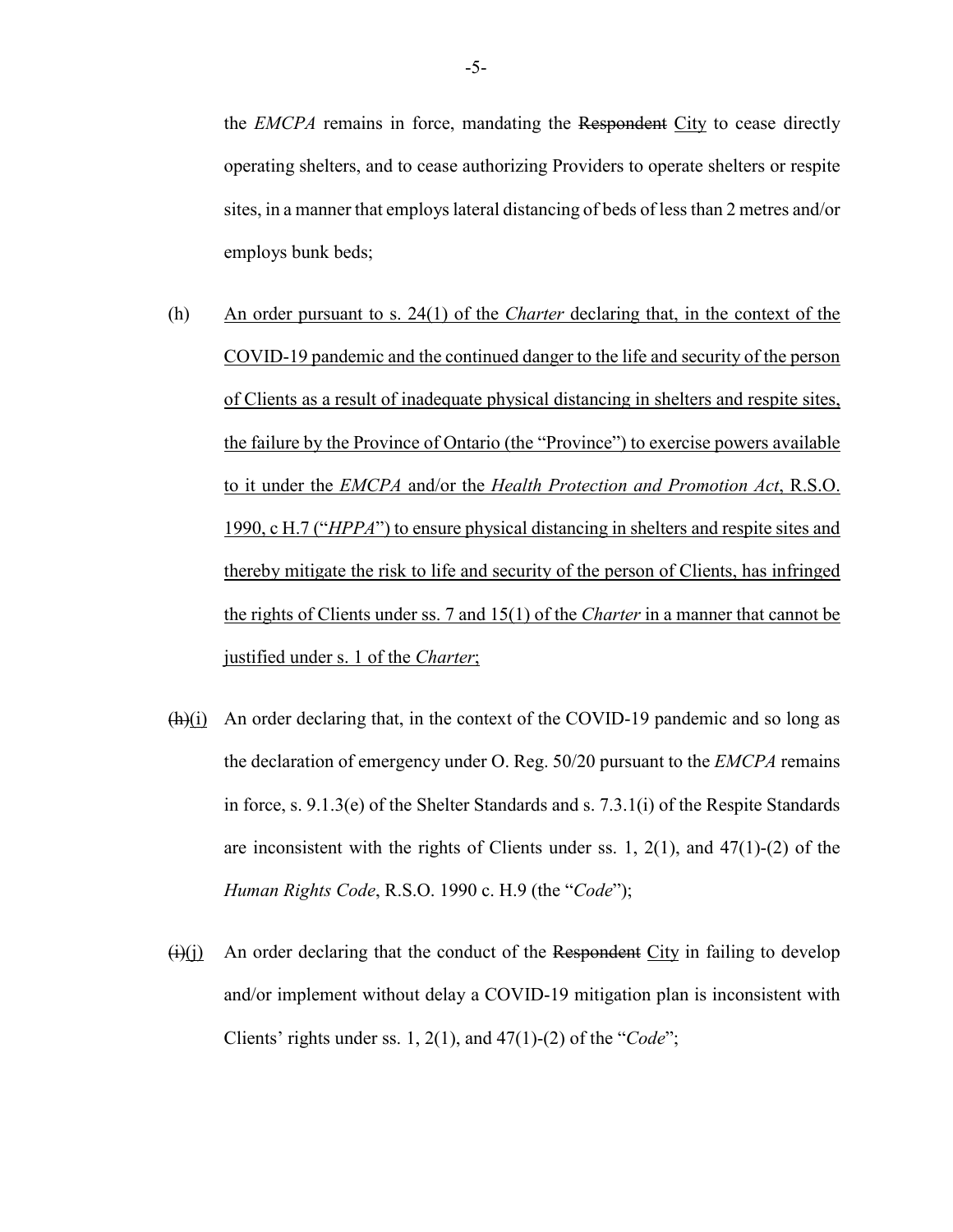- $\overline{(i)(k)}$  An order providing for non-monetary restitution pursuant to s. 46.1(1)2 of the *Code*, taking immediate effect and remaining in effect so long as the declaration of emergency under O. Reg 50/20 pursuant the *EMCPA* remains in force, by interpreting s. 9.3.1(3) of the Shelter Standards and s. 7.3.1(i) of the Respite Standards in a manner that that ensures that they are applied consistently with the *Code*, specifically, in a manner that ensures that Providers maintain a lateral separation of at least 2 metres between beds and do not use bunk beds.
- (k)(l) An order providing for non-monetary restitution pursuant to s. 46.1(1)2 of the *Code*, taking immediate effect and remaining in effect so long as the declaration of emergency under O. Reg 50/20 pursuant the *EMCPA* remains in force, requiring the Respondent City to: (i) develop and/or implement without delay a COVID-19 mitigation plan; (ii) cease directly operating shelters in a manner that employs lateral distancing of beds of less than 2 metres and/or employs bunk beds (iii) cease authorizing Providers to operate shelters and respite sites in a manner that employs lateral distancing of beds of less than 2 metres and/or employs bunk beds;
- $(H)(m)$  An Order that there be no costs of this proceeding;
- $(m)(n)$  Such injunctive relief as may be sought by the Applicants and as this Honourable Court may deem just; and
- $(n)(o)$  Such further and other relief as to this Honourable Court may deem just.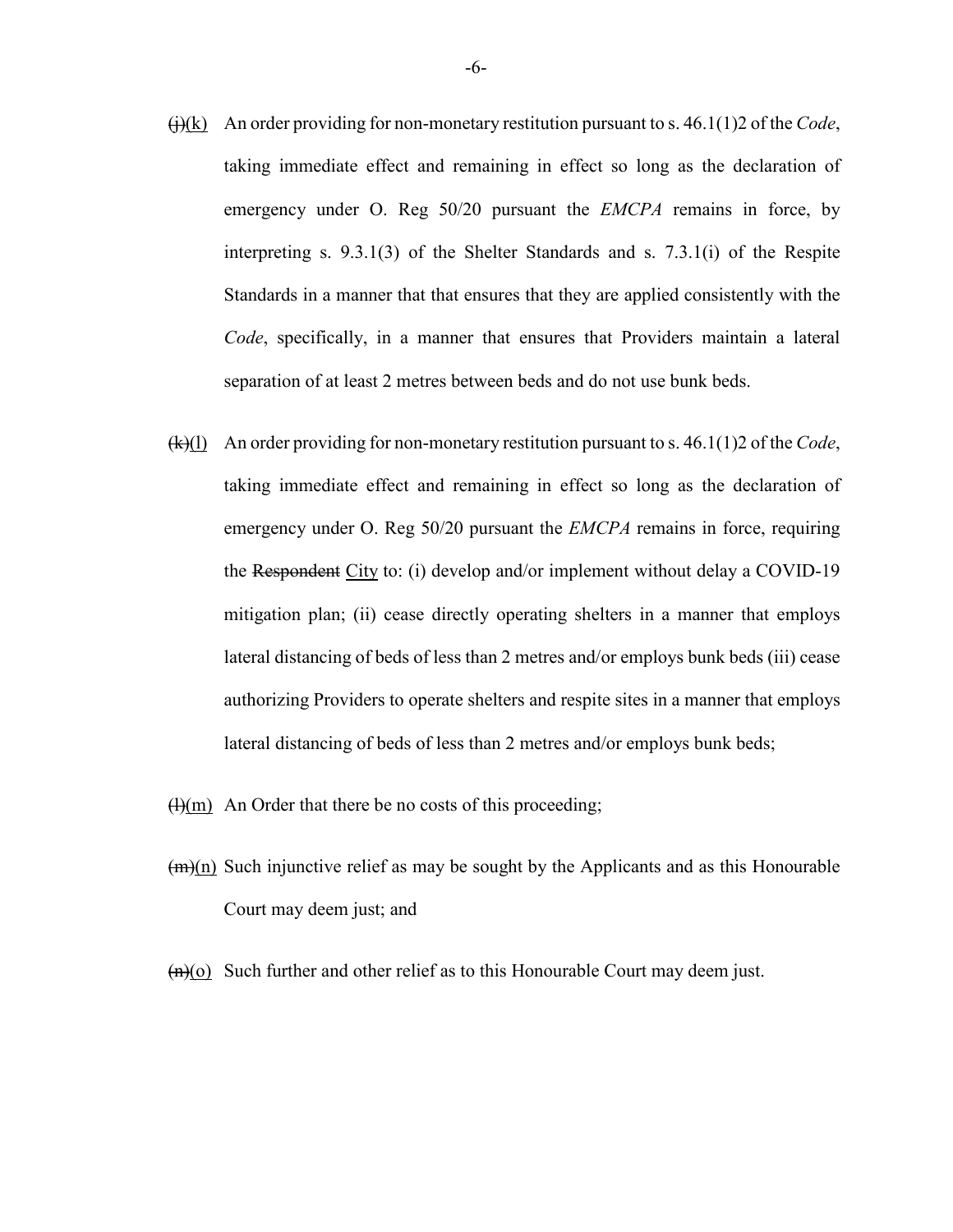### **2. The grounds for the application are:**

### **Overview and Applicants**

- (a) Physical distancing is known to be the central health strategy for managing the health impact of COVID-19, at both population and individual levels. Public health guidance for all Torontonians and all Ontarians consistently emphasizes the critical importance of adequate physical distancing. Yet people experiencing homelessness cannot "stay at home." They rely on shelters and respite sites operated or funded by the City;
- (b) Prior to COVID-19, through its Shelter Standards and Respite Standards, the City authorized the spacing of beds 0.75 metre apart and the use of bunk beds. Despite the known risk of COVID-19 transmission and spread in shelters, more than 110 diagnosed cases, and the known vulnerabilities of shelter residents, the City continues to authorize those hazardous spacing standards, and continues to implement them through its conduct;
- (c) In the context of COVID-19, the City's Shelter and Respite Standards, and the City's conduct in implementing them, are unconstitutional. They put lives at risk. In so doing, they also disproportionately burden members of historically marginalized groups who are overrepresented in the shelter system and deprive those groups of the benefit of physical distancing measures generally available to the housed public;
- (d) The Applicants seek to vindicate the constitutional rights to life, security of the person and equality of Toronto's most vulnerable residents;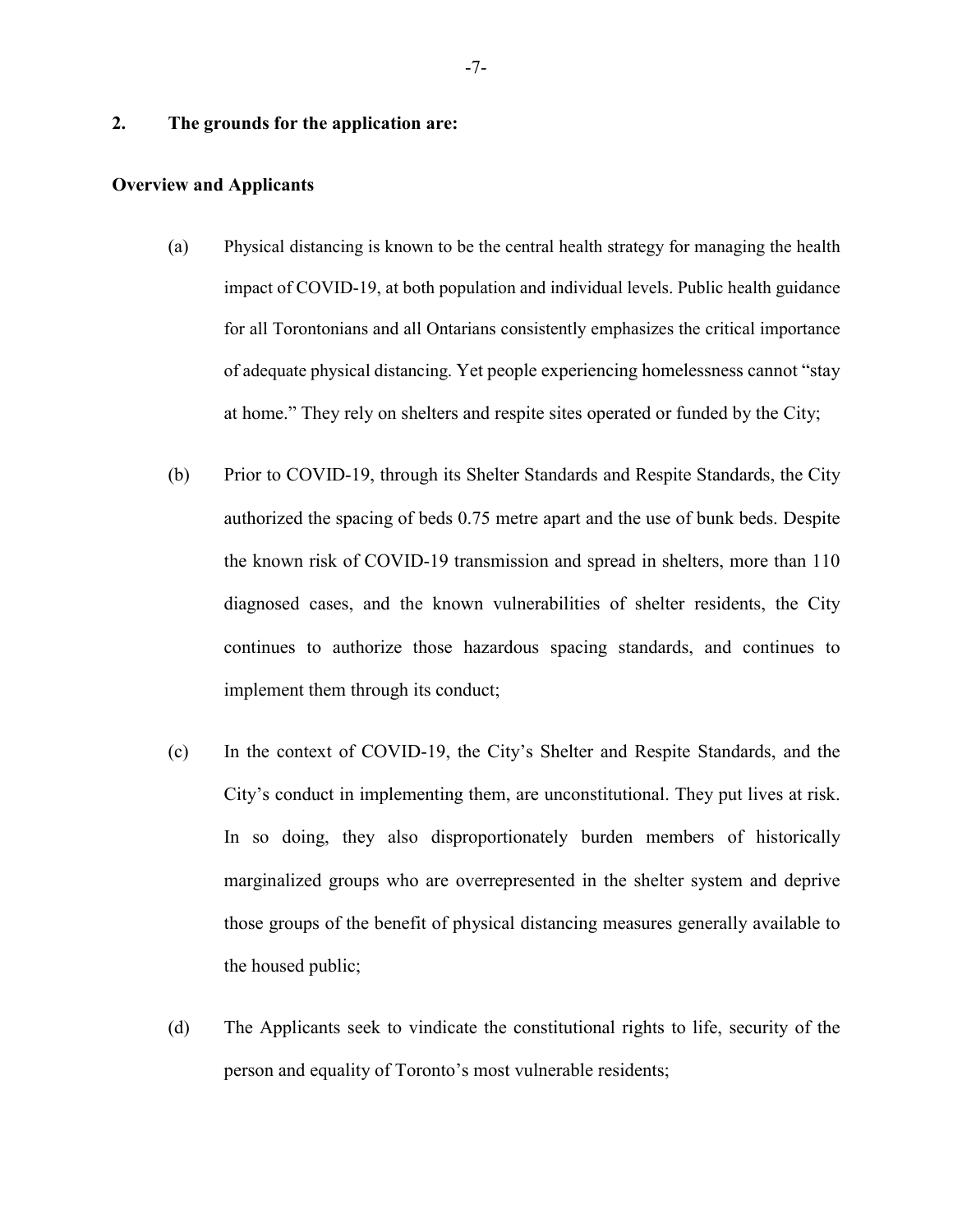- (e) The Applicants are a coalition of public interest organizations and legal aid clinics whose mandates include, *inter alia*, the protection of human rights for historically marginalized people and groups in Toronto, including people living with homelessness, as well as racialized, Black and Indigenous people, people living with disabilities and people receiving social assistance, all of whom are overrepresented among Toronto's homeless population;
- (f) The Applicants have public interest standing to seek the relief from this Honourable Court described above on behalf of Clients because there are no reasonable alternative means available to bring the issues before the Court;

### **The City of Toronto and its Shelter, Support and Housing Administration ("SSHA")**

- (g) The Respondent City is a municipality in the Province of Ontario. Pursuant to the *City of Toronto Act, 2006,* S.O. 2006, c 11, Sch A, Toronto is required to provide good government to its residents;
- (h) The Respondent City is the municipal service manager responsible for planning and delivery of housing and homelessness services pursuant to the *Housing Services Act*, *2011*, SO 2011, c 6, Sched. 1;
- (i) The Respondent City directly operates eleven shelters. The remaining shelters and respite centres are operated by community agencies that receive funding from the City and whose programs are overseen and regulated by the City, including by way of the Shelter Standards and Respite Standards.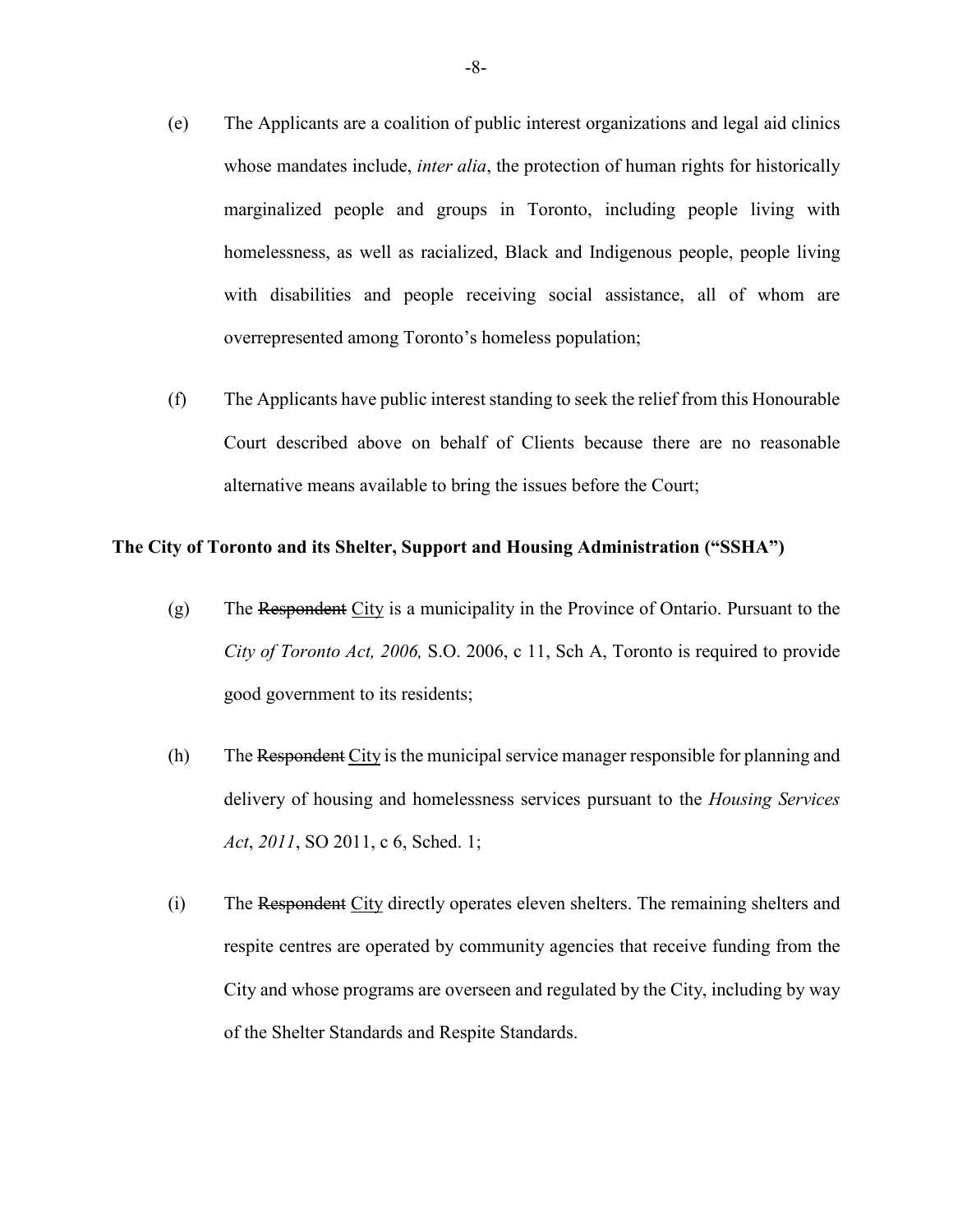- (j) The Respondent City, including its department, the SSHA, are governmental entities pursuant to s. 32(1) of the *Charter* such that the *Charter* applies to the City's by-laws, including the Shelter Standards, to the SSHA's policies, including the Respite Standards, and to the conduct of the City in failing to develop and/or implement a COVID-19 mitigation plan, directly operating shelters, and authorizing Providers to operate shelters and respite sites;
- (k) The City's by-laws, including the Shelter Standards, the SSHA's policies, including the Respite Standards, and the conduct of the City in failing to develop and/or implement a COVID-19 mitigation plan, directly operating shelters, and authorizing Providers to operate shelters and respite sites are subject to ss. 1, 2(1), and 47(1)-(2) of the *Code* because they are government services available to a subset of the public and they regulate the Clients' occupancy of accommodation.

### **The Shelter Standards and the Respite Standards**

(l) The Shelter Standards are approved pursuant to a by-law enacted by the City. The Shelter Standards, whose stated purpose is to ensure that Providers will "protect and promote the health, safety, and security of all individuals," provide at s. 9.1.3(e) that,

> Shelter providers will maintain a lateral separation of at least 0.75 m. (2.5 ft.) between beds (or alternative sleeping arrangements) and a vertical separation of at least 1.1 m. (3.5 ft.) between the top of a bed frame to the lowest hanging section of an overhead object (e.g., upper bunk frame, light fixture, bulkhead, air duct, plumbing, etc.)

(m) The Respite Standards, approved by the SSHA, similarly provide at s. 7.3.1(i) that,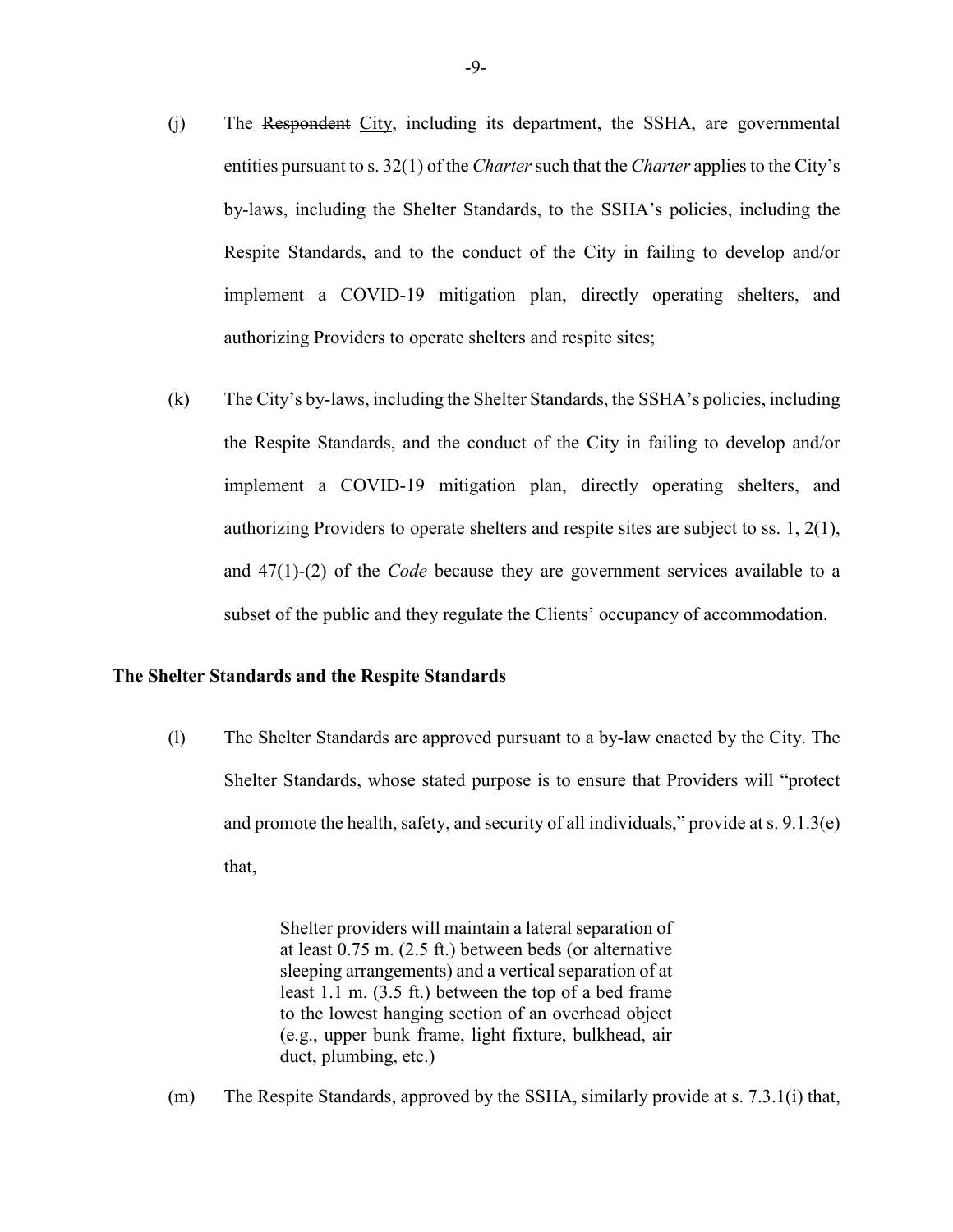when required by SSHA, Providers will maintain a lateral separation of at least 0.75 m. (2.5 ft.) between resting spaces.

### **The COVID-19 Pandemic and the Impact on People Experiencing Homelessness in Toronto**

- (n) Public health guidance for all Torontonians and all Ontarians has consistently emphasized the critical importance of adequate physical distancing, including maintaining a distance of at least two metres and "stay at home" measures, in order to manage and minimize the health impacts of COVID-19 at both individual and population levels;
- (o) Residents of Toronto who are experiencing homelessness do not have access to accommodations that permit them to comply with "stay at home" or physical distancing measures;
- (p) The Public Health Agency of Canada ("PHAC") has issued the *Guidance for providers of services for people experiencing homelessness* which sets the following minimum standard for spacing of beds in shelter settings in the context of COVID-19:

In general, sleeping areas (for those who are not experiencing respiratory symptoms) should have beds/mats placed at least 2 metres apart, and request that all clients sleep head-to-toe.

(q) The Ministry of Health for the Province of Ontario has issued *COVID-19 Guidance: Homeless Shelters* which sets the following minimum standard for spacing of beds in shelter settings: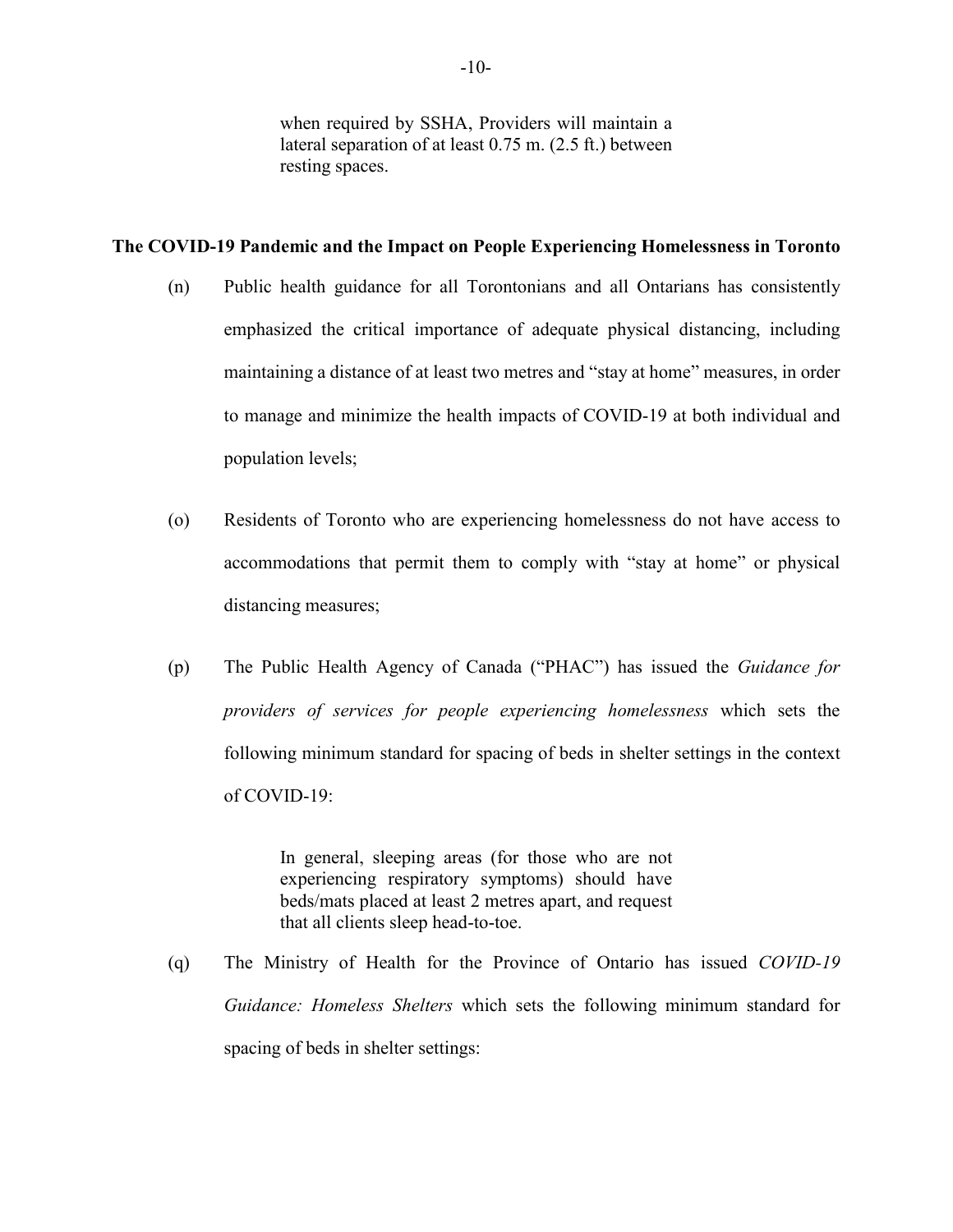When clients are sleeping, beds/cots/mattresses should be at least 2 metres (6 feet) apart. Bunk beds should not be used.

### **The Shelter and Respite Standards are Unconstitutional in the Context of COVID-19**

(r) Where the City puts in place a scheme to provide shelter to its residents, that scheme must comply with the *Charter.* In the context of COVID-19, the City's scheme to provide shelter is endangering the life and safety of Toronto residents who access that shelter, in breach of s. 7 of the *Charter*, and constitutes discrimination on the grounds of age, race, national origin, citizenship and disability, in breach of s. 15 of the *Charter*. Neither breach can be demonstrably justified in a free and democratic society;

### *Infringement of section 7*

- (s) In permitting and/or authorizing the lateral distance between beds and other structures in shelters and respite sites to be less than 2 metres, and in permitting and/or authorizing the use of bunk beds, s. 9.1.3(e) of the Shelter Standards and s. 7.3.1(i) of the Respite Standards substantially increase the risk of transmission of COVID-19 between Clients, between Clients and staff of shelters and respite sites, and between Clients and other members of the public at large, and thereby deprive Clients of their s. 7 *Charter* rights to life and security of the person;
- (t) In failing to develop and/or implement without delay a COVID-19 mitigation plan, the conduct of the Respondent City substantially increases the risk of transmission of COVID-19 between Clients, between Clients and staff of shelters and respite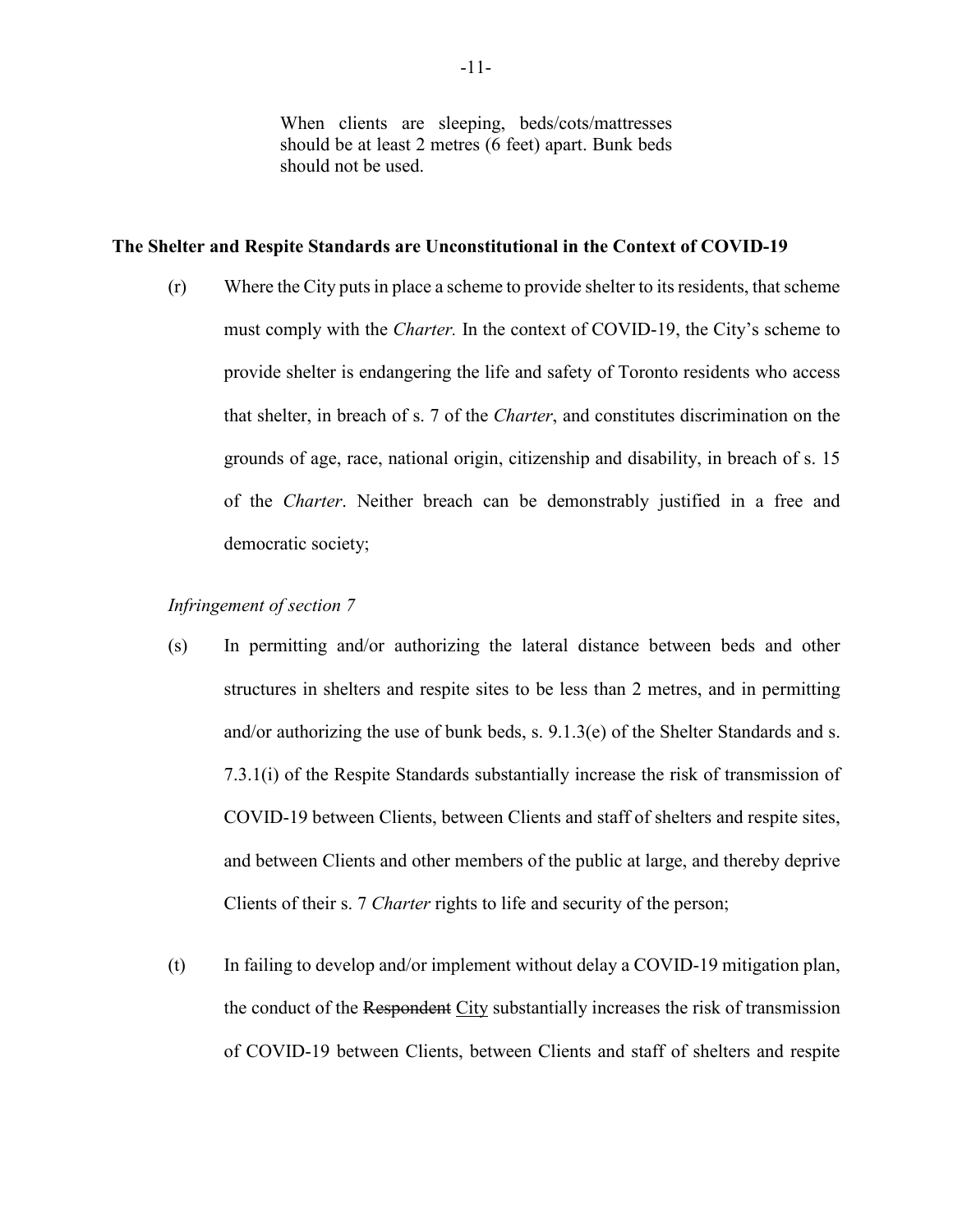sites, and between Clients and other members of the public at large, and thereby engages Clients' s. 7 *Charter* rights to life and security of the person;

- (u) In directly operating eleven shelters with lateral distance between beds or other structures of less than 2 metres and with bunk beds in use, the City is responsible for conditions that constitute an unacceptable risk of transmission of COVID-19 between Clients using these City-operated shelters, between these Clients and staff of these shelters, and between these Clients and other members of the public at large, and thereby deprives these Clients who use these City-operated shelters of their s. 7 *Charter* rights to life and security of the person;
- (v) The deprivations of life and security of the person caused by s. 9.1.3(e) of the Shelter Standards and s. 7.3.1(i) of the Respite Standards, by the City's failure to implement a COVID-19 mitigation plan without delay, and by the City's direct operation of eleven shelters with lateral distance between beds and other structures of less than 2 metres and with bunk beds in use are not in accordance with the principles of fundamental justice in that they: (i) are arbitrary, overbroad and grossly disproportionate in relation to the purpose of this by-law, policy, and conduct, namely to minimize the spread of communicable disease; and (ii) violate the principle of substantive equality;

### *Infringement of section 15*

(w) Racialized, Black and Indigenous persons are overrepresented in the Toronto homeless population, with Indigenous people making up 16% of the homeless population despite representing less than 2.5% of the general population, and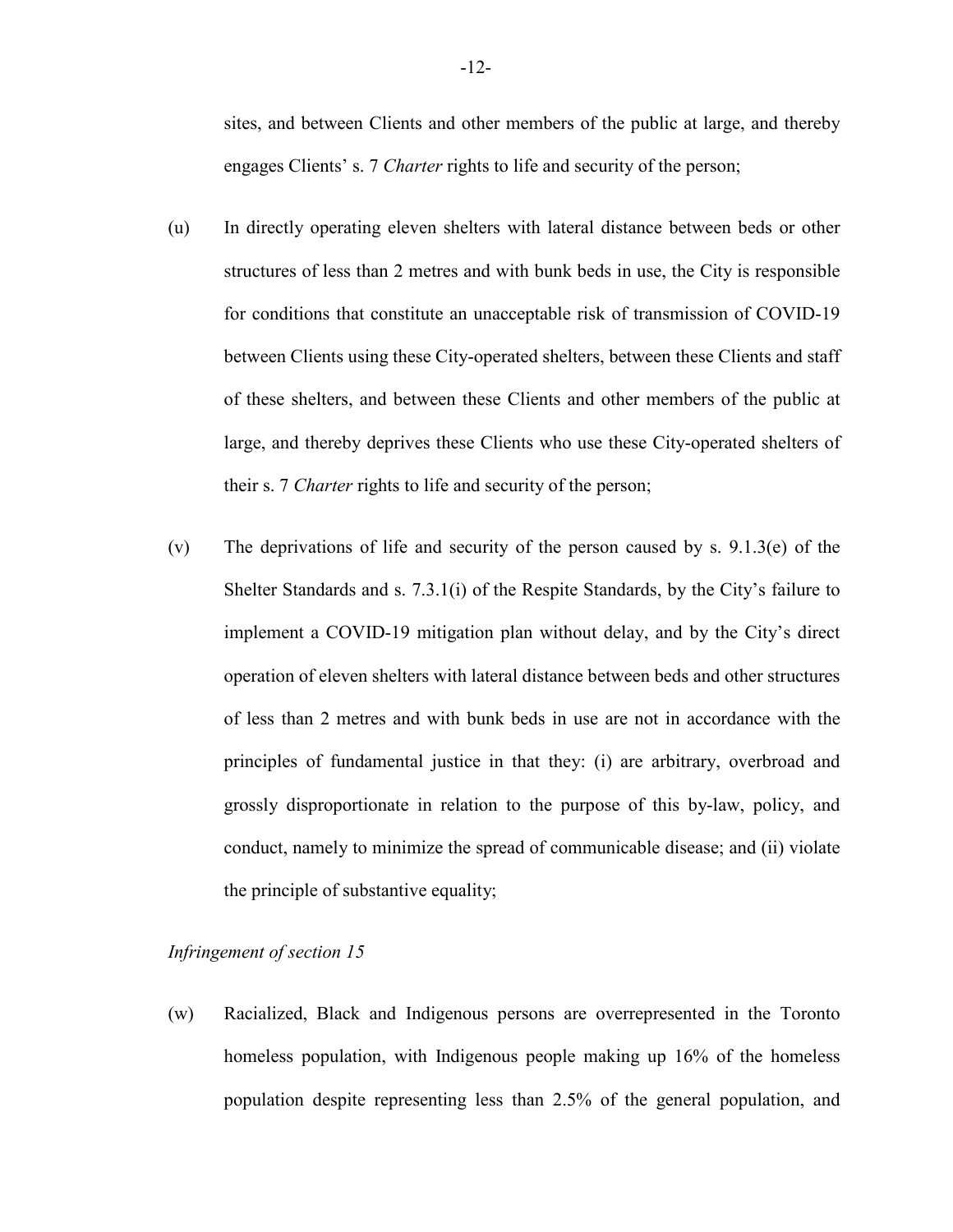racialized persons making up two thirds of the homeless population, with the largest percentage identifying as Black. Persons living with mental or physical disabilities, older persons, and refugee/asylum claimants are also overrepresented as Clients compared to their representation in the population of the City;

- (x) The *Charter* requires the City to ensure that the services it provides do not have a discriminatory impact or exacerbate historical and ongoing disadvantage. While neutral on their face, the Shelter and Respite Standards, and the City's conduct as set out above, breach s. 15 by withholding from Clients who are members of enumerated groups the physical distancing measures for mitigating the transmission of COVID-19 that are more broadly available to other Toronto residents. This differential disadvantage violates the norm of substantive equality, thereby infringing Clients' right under s. 15(1) of the *Charter*;
- (y) Specifically, the Respondent's City's failure to mandate a lateral distance of at least 2 metres and prohibit bunk beds, its failure to develop and/or implement without delay a COVID-19 mitigation plan, while municipal, provincial, and federal governments and public health officials have simultaneously encouraged, supported, and/or mandated physical distancing rules amongst the public generally, and its direct operation of eleven shelters with lateral distance between beds and other structures of less than 2 metres and with bunk beds in use, have the effect of imposing a differential disadvantage on Client members of enumerated groups, and withholds from them public health benefits that are more broadly available to other citizens;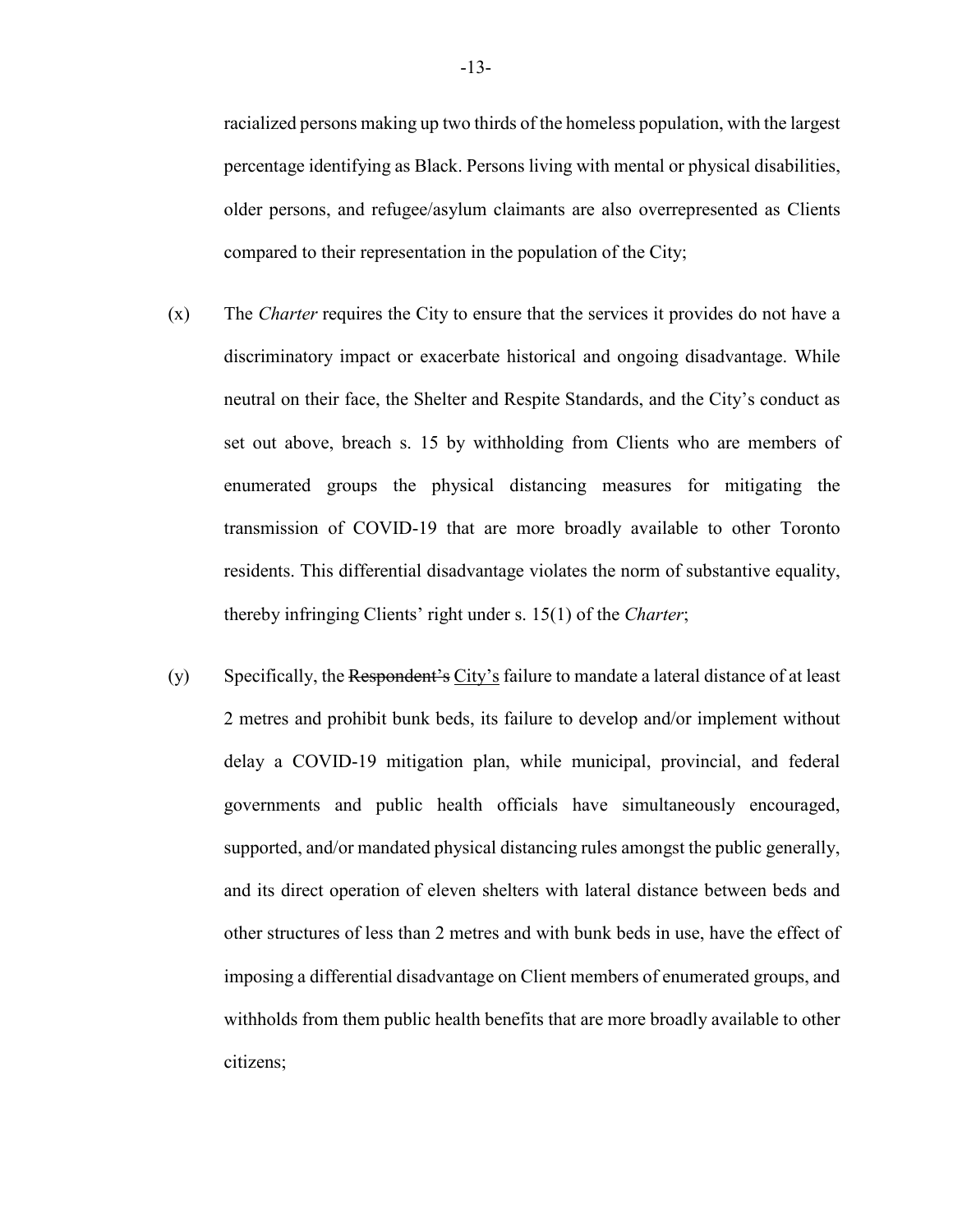- (z) The violations of ss. 7 and 15(1) of the *Charter* caused by s. 9.1.3(e) of the Shelter Standards and s. 7.3.1(i) of the Respite Standards, taken individually, or in combination, cannot be demonstrably justified in a free and democratic society under s. 1 of the *Charter* because they are not prescribed by law and are not proportionate to any pressing and substantial objective;
- (aa) The City's conduct in failing to develop and/or implement without delay a COVID-19 mitigation plan in violation of ss. 7 and 15(1) of the *Charter* cannot be justified under s. 1 of the *Charter* because this conduct is not prescribed by law and is not proportionate to a pressing and substantial objective;
- (bb) The City's conduct in directly operating eleven shelters with lateral distance between beds and other structures of less than 2 metres and with bunk beds in use, in violation of ss. 7 and 15(1) of the *Charter*, cannot be justified under s. 1 of the *Charter* because it is not prescribed by law and is not proportionate to a pressing and substantial objective;

### **Remedy Under Section 52**

- (cc) The Shelter Standards and the Respite Standards each constitute a "law" that is capable of being the subject of a declaration and "reading in" remedy under s. 52(1) of the *CA 1982*;
- (dd) "Reading in", pursuant to s. 52(1) of the *CA 1982*, a requirement under s. 9.1.3(e) of the Shelter Standards and s. 7.3.1(i) of the Respite Standards that, so long as the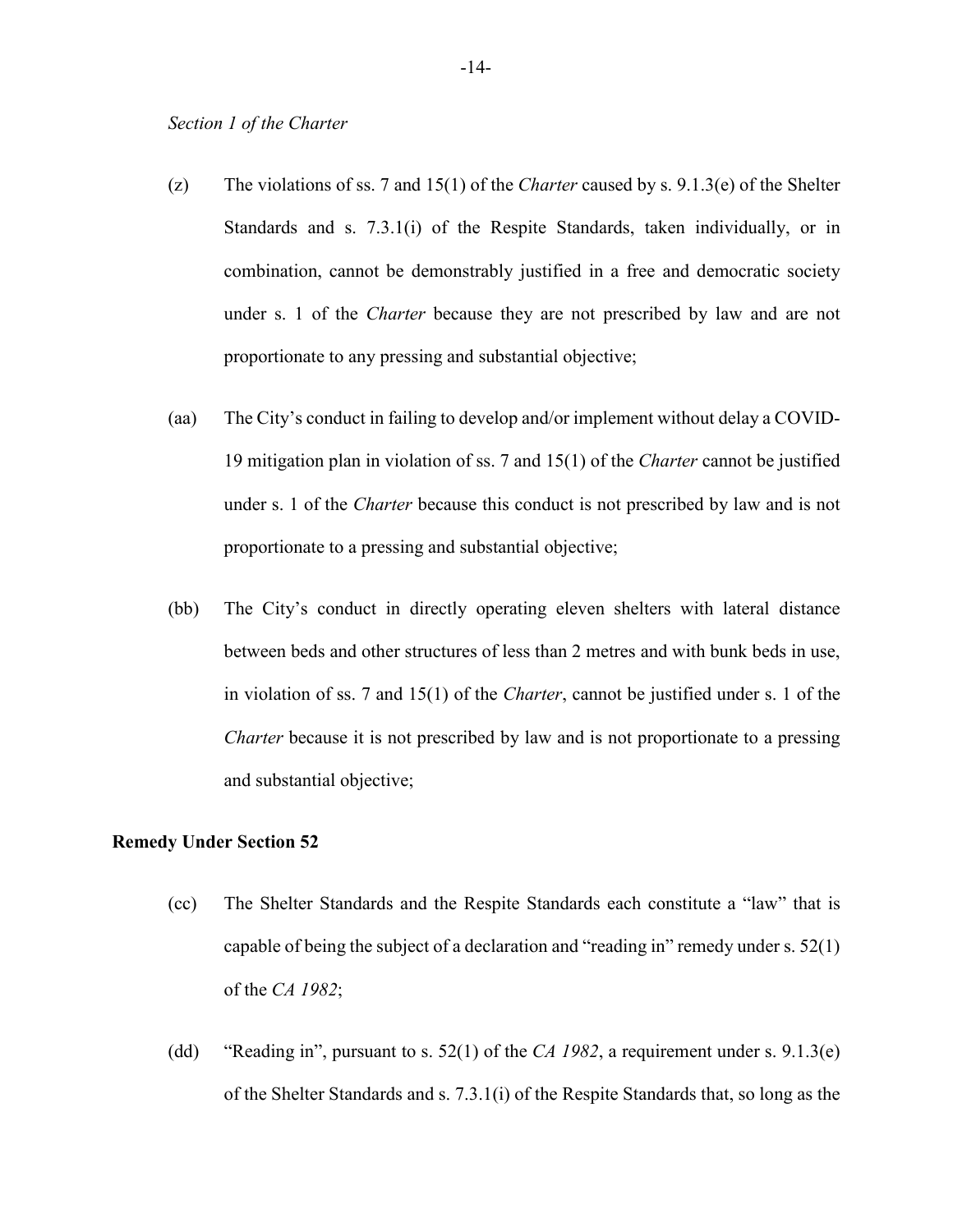declaration of emergency under O. Reg 50/20 pursuant the *EMCPA* remains in force, Providers must maintain a lateral separation of at least 2 metres between beds, and a prohibition of the use of bunk beds, would remedy the inconsistency between these provisions and ss. 7 and 15(1) of the *Charter*, advance the purposes of the *Charter*, and be consistent with physical distancing rules encouraged, supported, and/or mandated by municipal, provincial, and federal governments and public health officials to mitigate the transmission of COVID-19;

### **Remedies Under Section 24(1)**

- (ee) It would be appropriate and just in the circumstances for this Honourable Court to order, pursuant to s. 24(1) of the *Charter*, the Respondent City to develop and/or implement without delay a COVID-19 mitigation plan because such an order would partially vindicate the ss. 7 and 15(1) *Charter* rights of Clients;
- (ff) It would be appropriate and just in the circumstances for this Honourable Court to order, pursuant to s. 24(1) of the *Charter*, that the Respondent City may not continue to directly operate shelters with lateral distance between beds and other structures of less than 2 metres and/or with bunk beds in use because such an order would partially vindicate the ss. 7 and 15(1) *Charter* rights of Clients;

### **Violation of the** *Human Rights Code* **and Civil Remedy**

(gg) Older persons, Black persons, Indigenous persons, persons living with disabilities, and persons who are in receipt of social assistance are overrepresented as Clients compared to their representation in the population of the City of Toronto. The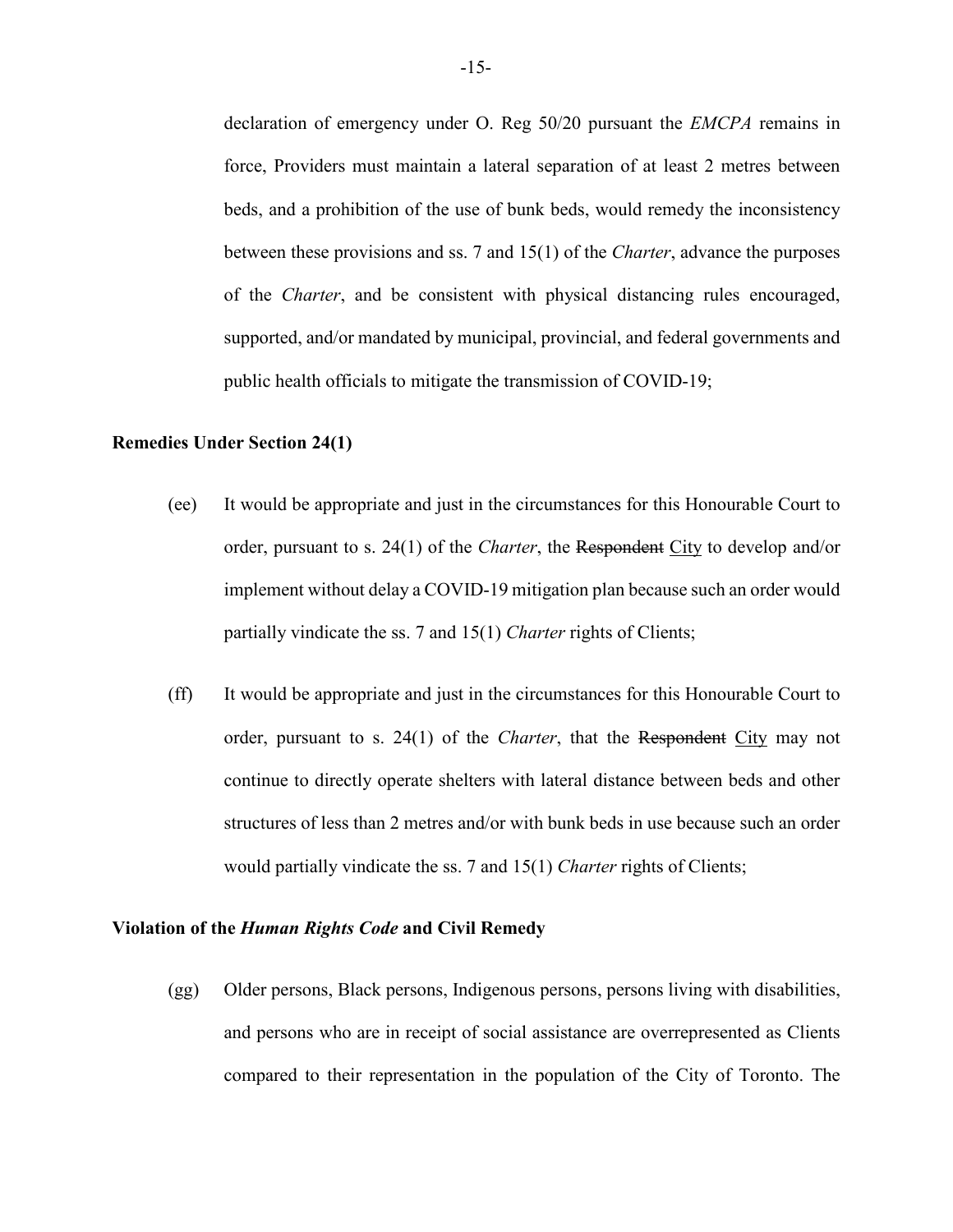Shelter and Respite Standards, the City's failure to implement a COVID-19 mitigation plan without delay, and the City's direct operation of shelters with lateral distance between beds and other structures of less than 2 metres and/or with bunk beds in use each have a disproportionate negative impact on members of these enumerated groups;

- (hh) The Shelter and Respite Standards infringe Clients' rights to equal treatment with respect to services (s. 1) and accommodation (s. 2) under the *Code.* By authorizing Providers to space beds less than 2 metres apart and to use bunk beds in the context of the COVID-19 pandemic, the Shelter and Respite Standards "purport[] to require or authorize" discrimination in services and accommodation, in breach of s. 47(2) of the *Code*;
- (ii) The Respondent's City's failure to develop and/or implement without delay a COVID-19 mitigation plan without delay infringes the Clients' rights to equal treatment under ss. 1 and 2(1) of the *Code* because it adversely affects Clients, and the overrepresentation of enumerated groups among the Client population is a factor in this adverse effect. This triggers a duty to accommodate on the part of the City up to the point of undue hardship. The Respondent City has failed to reasonably accommodate Clients;
- (ii) The Respondent's City's direct operation of eleven shelters with lateral distance between beds and other structures of less than 2 metres and/or with bunk beds in use infringes the Clients' rights to equal treatment under ss. 1 and 2(1) of the *Code* because it adversely affects Clients, and the overrepresentation of enumerated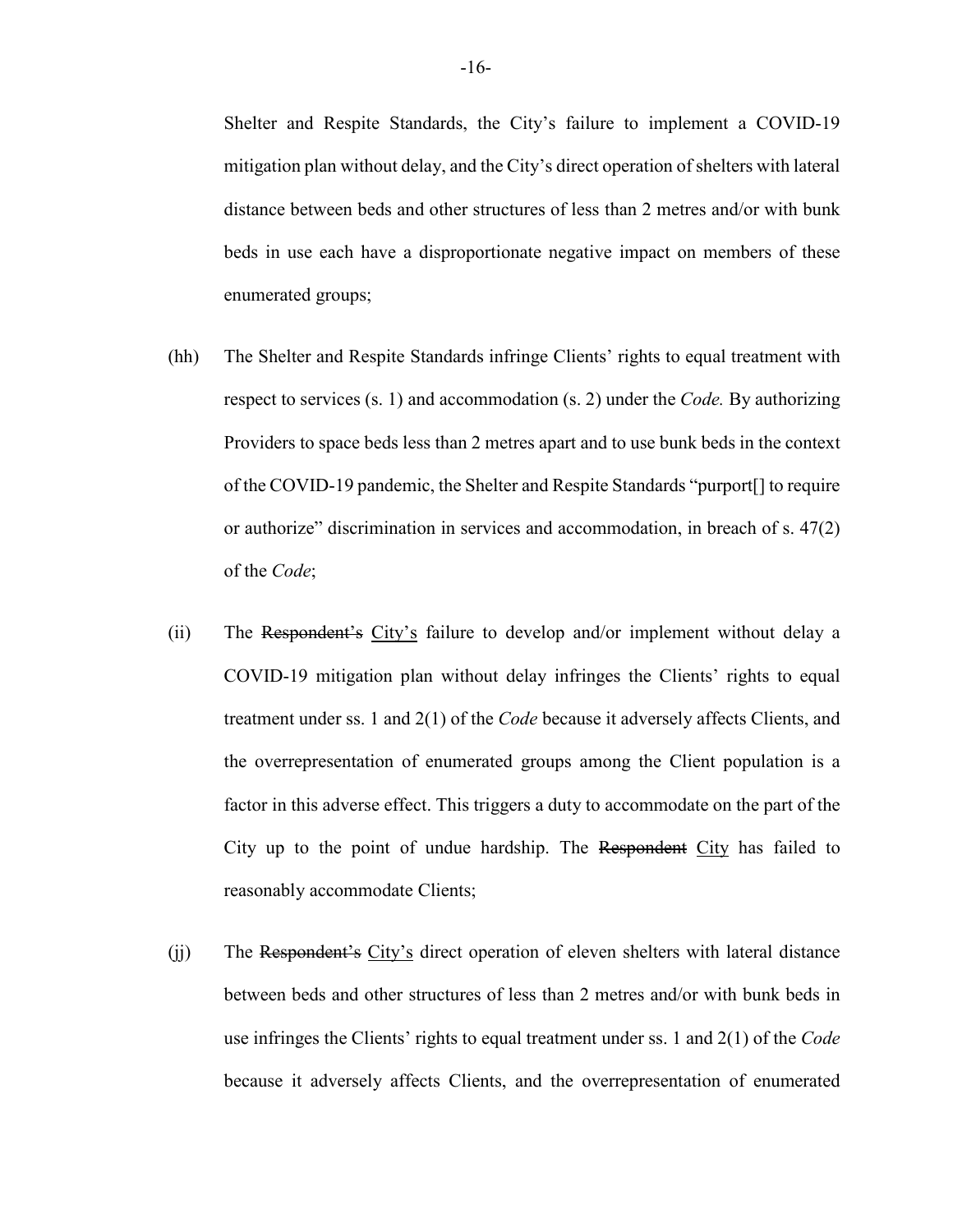groups among the Client population is a factor in the adverse effect. This triggers a duty to accommodate on the part of the City up to the point of undue hardship. The Respondent City has failed to reasonably accommodate Clients;

(kk) The Applicants seek non-monetary remedies requiring the Respondent City to: (i) develop and/or implement without delay a COVID-19 mitigation plan; (ii) cease authorizing Providers to space beds less than 2 metres apart and to use bunk beds, and (iii) to cease operating shelters with lateral distance between beds and other structures of less than 2 metres and/or with bunk beds in use. These remedies would partially vindicate the rights of Clients to equal treatment without discrimination under ss. 1 and 2(1) of the *Code* and would constitute non-monetary restitution under s. 46.1(1)2 of the *Code*;

### **Violation of the** *Charter* **by the Province and Remedy**

- (ll) The Province has wide-ranging powers under the *EMCPA* and the *HPPA* to ensure physical distancing in shelters and respite sites;
- (mm) The Province has exercised these wide-ranging powers in respect of other congregate living settings under provincial jurisdiction, such as long-term care, to ensure adequate physical distancing is implemented in these settings and to otherwise mitigate the continued danger to life and security of the person for those living in them. The Province has not exercised these same wide-ranging powers to ensure physical distancing in homeless shelters and respite sites;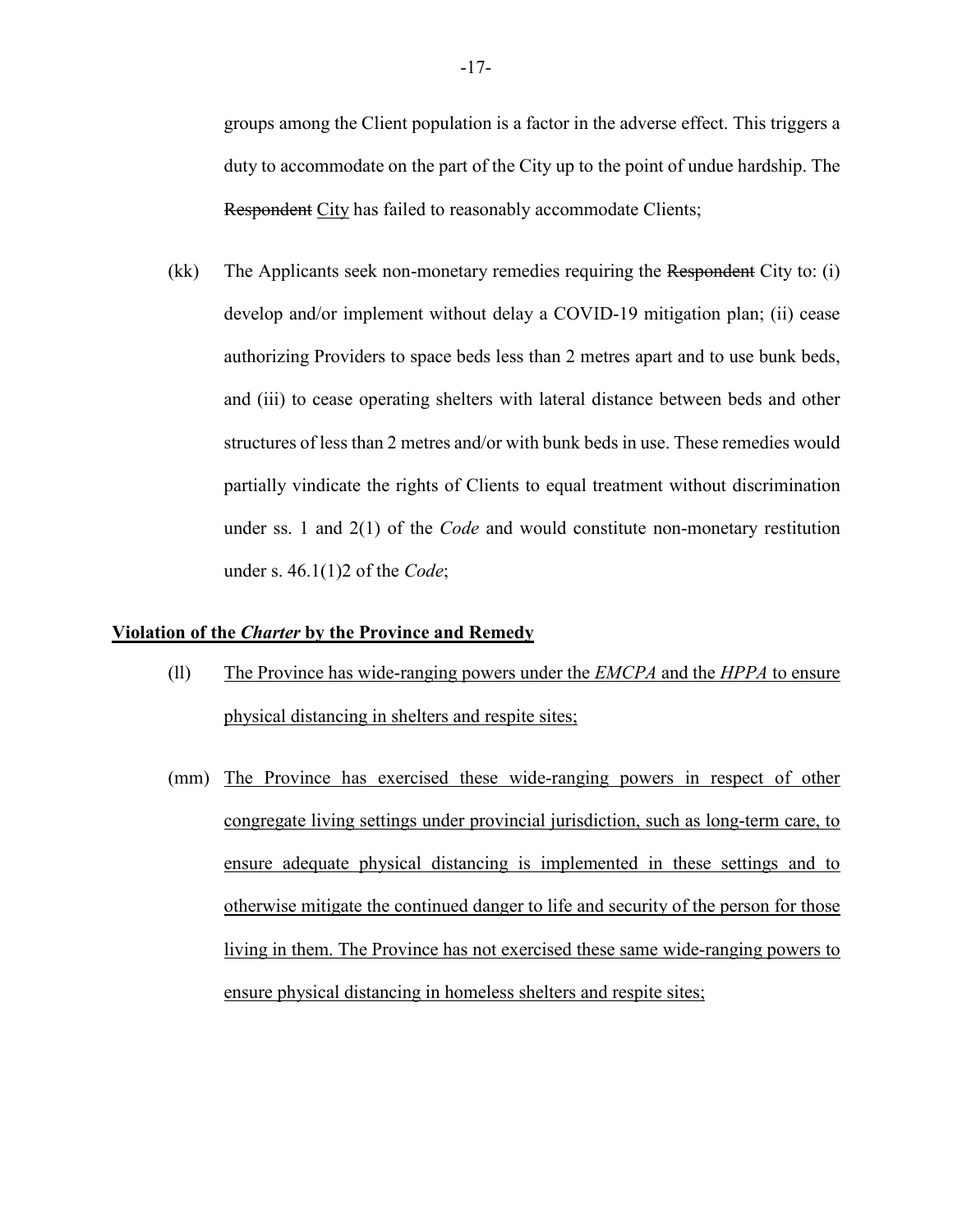- (nn) The *Housing Services Act, 2011*, S.O. 2011, c. 6, Sch, 1, recognizes continued provincial interest in housing and homelessness services notwithstanding delegation of certain functions to the City;
- (oo) The Province has exercised its jurisdiction in relation to homeless shelters and respite sites during the COVID-19 pandemic through at least two measures, namely: (i) the *COVID-19 Guidance: Homeless Shelters* issued by the Ministry of Health, which sets out non-binding, voluntary guidelines regarding physical distancing; and (ii) O. Reg. 157/20, an order pursuant to s. 7.0.2(4) of the *EMCPA*, which grants the City certain powers to redeploy staff;
- (pp) Where the Province implements a policy or regulation in relation to homeless shelters and respite sites, it cannot do so in a manner that contravenes the *Charter*;
- (qq) In the face of the continued danger to the life and security of the person of Clients, including the continued absence of 2-metre spacing between beds and the continued use of bunk beds in shelters and respite sites, the Province's failure to exercise powers available to it under the *EMCPA* and/or the *HPPA* to ensure physical distancing in shelters and respite sites deprives Clients of life and security of the person;
- (rr) This deprivation of Clients' life and security of the person by the Province is not in accordance with the principles of fundamental justice because it is arbitrary, grossly disproportionate and contrary to the principle of substantive equality, and hence constitutes a limitation of Clients' s. 7 rights;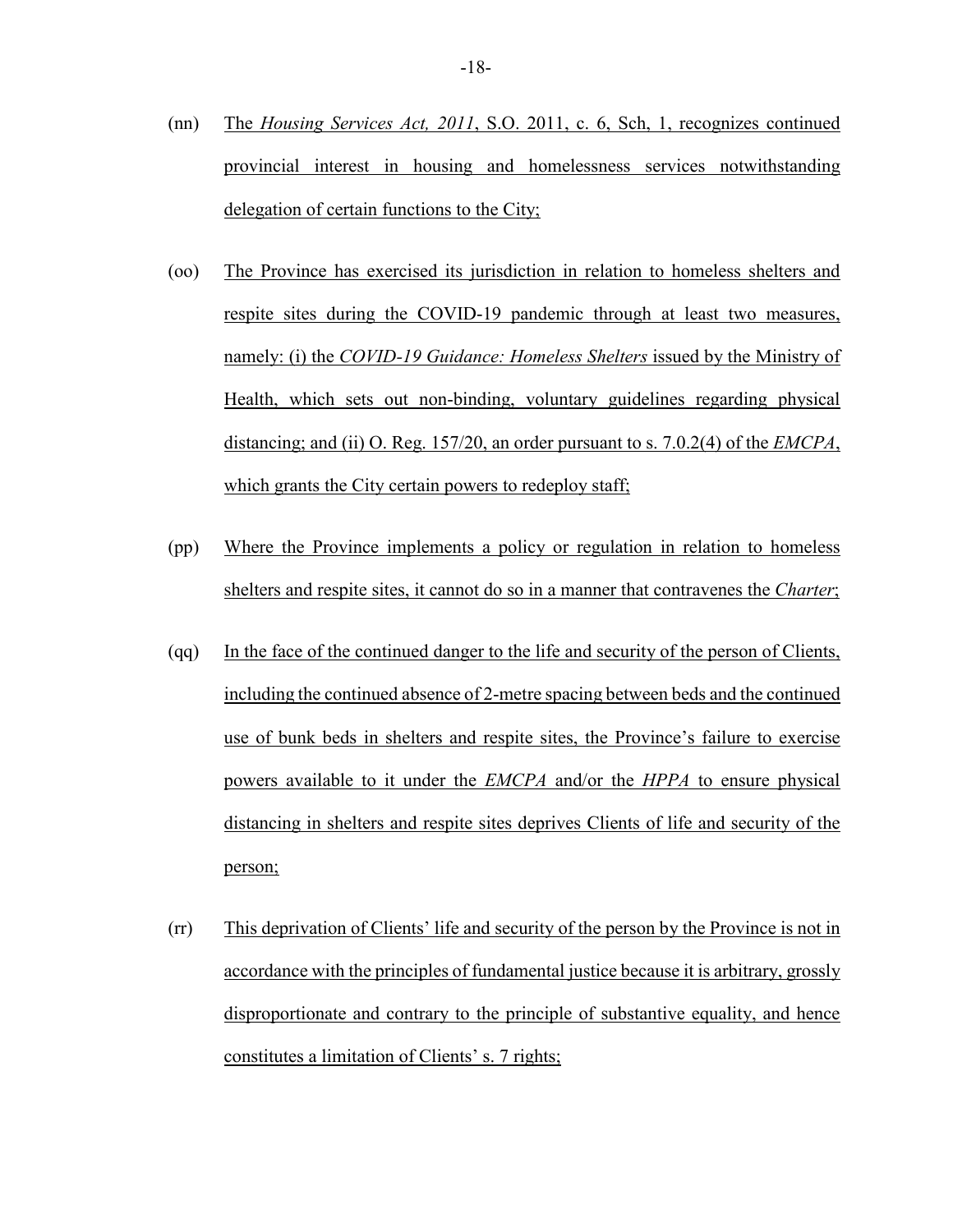- (ss) By disproportionately burdening members of historically marginalized groups who are overrepresented in the shelter system and depriving those groups of the benefit of physical distancing measures generally available to the public, the Province's actions and omissions set out above also limit the section 15(1) *Charter* rights of Clients;
- (tt) The limits on the rights of Clients under ss. 7 and 15(1) of the *Charter* cannot be justified under s. 1 of the *Charter* because they are not proportionate to a pressing and substantial objective;
- (uu) It would be appropriate and just in the circumstances for this Honourable Court to grant an order pursuant to s. 24(1) of the *Charter* declaring that, in the context of the COVID-19 pandemic and the continued danger to the life and security of the person of Clients as a result of inadequate physical distancing in shelters and respite sites, the failure by the Province to exercise powers available to it under the *EMCPA* and/or the *HPPA* to ensure physical distancing in shelters and respite sites and thereby mitigate the risk to life and security of the person of Clients, constitutes an unjustified infringement of the rights of Clients under ss. 7 and 15(1) of the *Charter*;
- (vv) This remedy would partially vindicate the ss. 7 and 15(1) *Charter* rights of Clients;

### **Other Grounds**

(ll)(ww) The *Canadian Charter of Rights and Freedoms*, ss. 1, 7, 15, 24;

(mm)(xx) The *Constitution Act, 1982,* s. 52;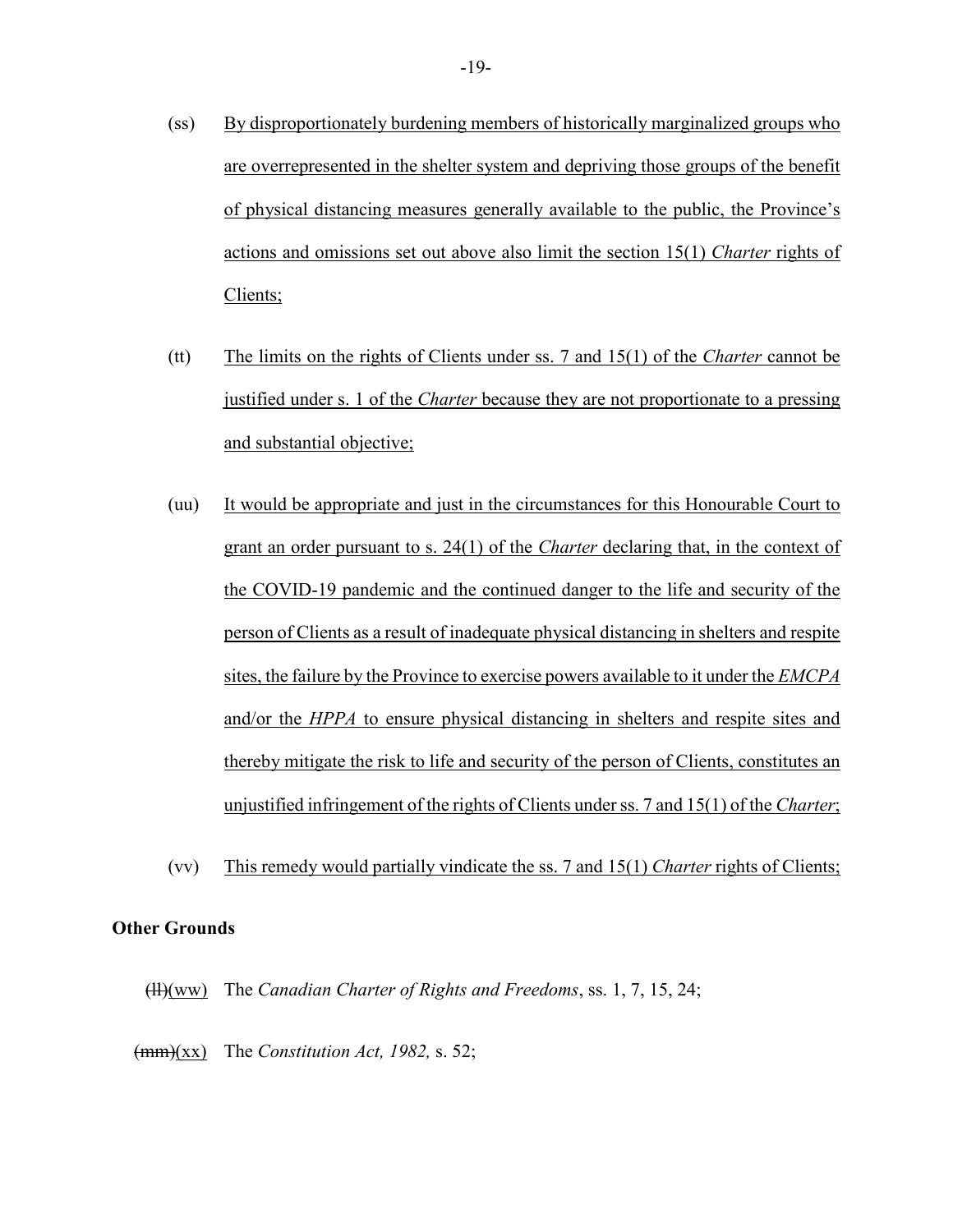- (nn)(yy) The *Human Rights Code*, RSO 1990, c H. 19;
- (oo)(zz) The *City of Toronto Act, 2006*, SO 2006, c 11, Sch A;
- (pp)(aaa) The *Rules of Civil Procedure*, RRO 1990, Reg 194, rr. 14.05, 38, 39; and
	- (bbb) The *Emergency Management and Civil Protection Act*, R.S.O. 1990, c. E.9;
	- (ccc) The *Health Protection and Promotion Act*, R.S.O. 1990, c H.7;
	- (ddd)The *Housing Services Act, 2011*, S.O. 2011, c. 6, Sch, 1; and
- (qq)(eee) Such further and other grounds as counsel may advise and this Honourable Court may permit.

### **3. The following documentary evidence will be used at the hearing of the application:**

- (a) Affidavits of representatives of each Applicant organization, to be sworn;
- (b) Such further and other evidence as counsel may advise and this Honourable Court may permit.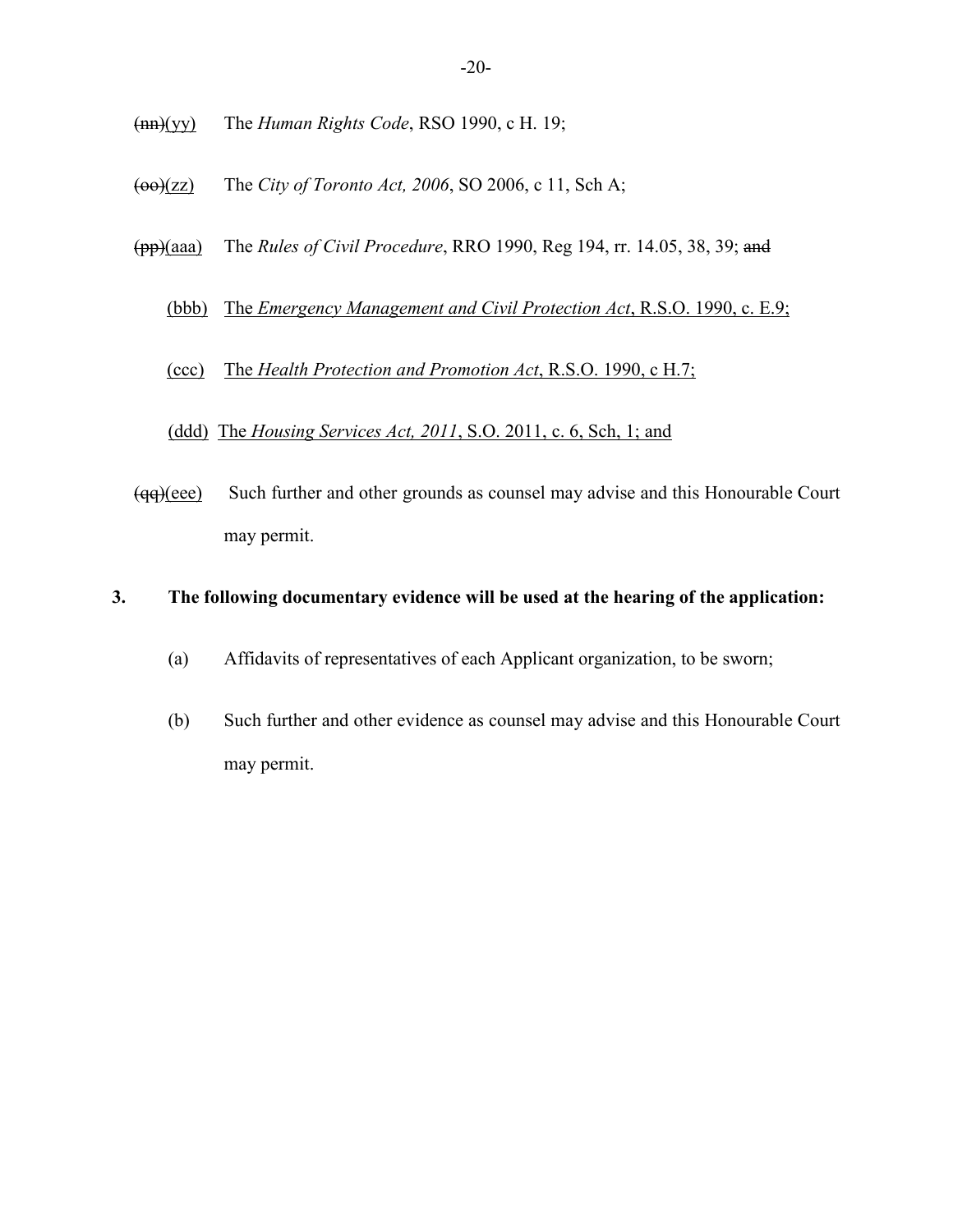### April 24, 2020 April 29, 2020 **GOLDBLATT PARTNERS LLP**

20 Dundas Street W., Suite 1039 Toronto, ON M5G 2C2 **Jessica Orkin LS#: 52014M** jorkin@goldblattpartners.com **Louis Century LS#: 66582C**  lcentury@goldblattpartners.com **Geetha Philipupillai LS#: 74741S** gphilipupillai@goldblattpartners.com Tel: 416-979-4381 / Fax: 416-591-7333

### **LENCZNER SLAGHT ROYCE SMITH GRIFFIN LLP**

130 Adelaide Street West, Suite 2600 Toronto, ON M5H 3P5 **Andrew Porter LS#: 62336P** aporter@litigate.com **Anthony Sangiuliano LS#: 70445L** asangiuliano@litigate.com **Sahar Talebi LS#: 77837A** stalebi@litigate.com Tel: 416-865-3554 / Fax: 416-865-3732

### **ABORIGINAL LEGAL SERVICES**

211 Yonge Street, Suite 500 Toronto, ON M5B 2E7 **Emily Hill LS#: 46899Q**  e hill@lao.on.ca Tel: 416-408-4041 ext. 224 / Fax: 416-408-1568

**Lawyers for the Applicants**